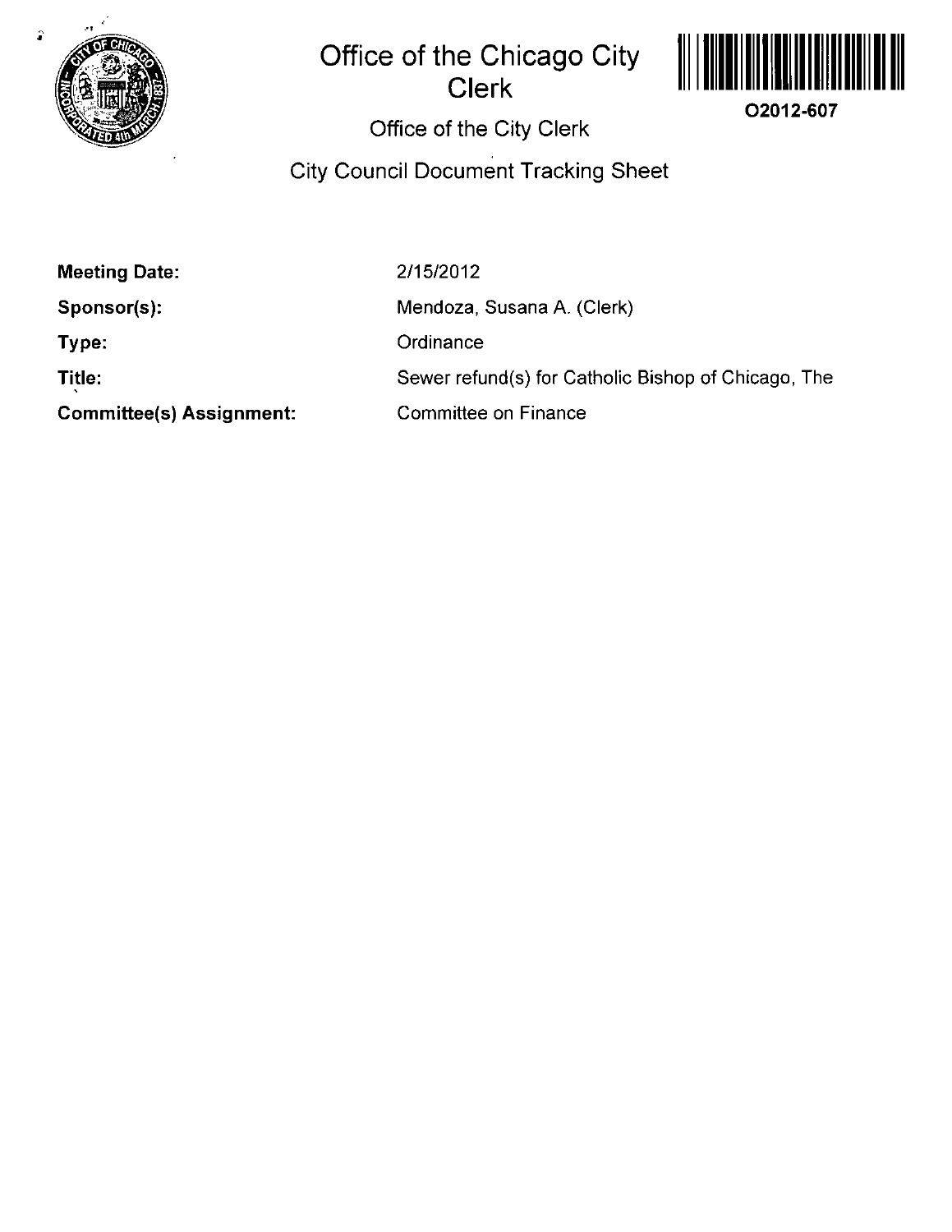#### **ORDINANCE**

(WATER/SEWER RATES) Refund Request

WHEREAS, The Catholic Bishop of Chicago owns property commonly known as 155 E. Superior St. (PIN: 17-10-106-002; Water Account Number: 442324) (the "Property").

WHEREAS, a sewer bill assessed against the Property, in the amount of \$17,401.29, was issued in June 2009 and was paid by the tenant of the Property, Children's Memorial Hospital, on behalf of The Catholic Bishop of Chicago on July 13, 2009.

WHEREAS, on June 9, 2010, The Catholic Bishop of Chicago subsequently reimbursed Children's Memorial Hospital for such sewer bill payment made on its behalf

NOW THEREFORE, this ordinance has been introduced in order to refund the aforesaid amount to The Catholic Bishop of Chicago.

BE IT ORDAINED BY THE CITY COUNCIL OF THE CITY OF CHICAGO:

SECTION 1. Pursuant to Section  $11-12-540$  of the Municipal Code of Chicago, the Commissioner of the Department of Water Management is hereby authorized and directed to refund water/sewer assessments in the amount of \$17,401.29 to the Catholic Bishop of Chicago, assessed against the Pastoral Center, 155 E. Superior St., Chicago, IL 60611, PIN 17-10-106- 002, Account No. 442324.

SECTION 2. This ordinance shall take effect and be in force from and after its passage.

*Bv: ^yfg!^?^ rj^JJy/^A* 

John C. O'Malley, on behalf of  $\mathcal{T}_{\text{ng}}$  atholic Bishop of Chicago